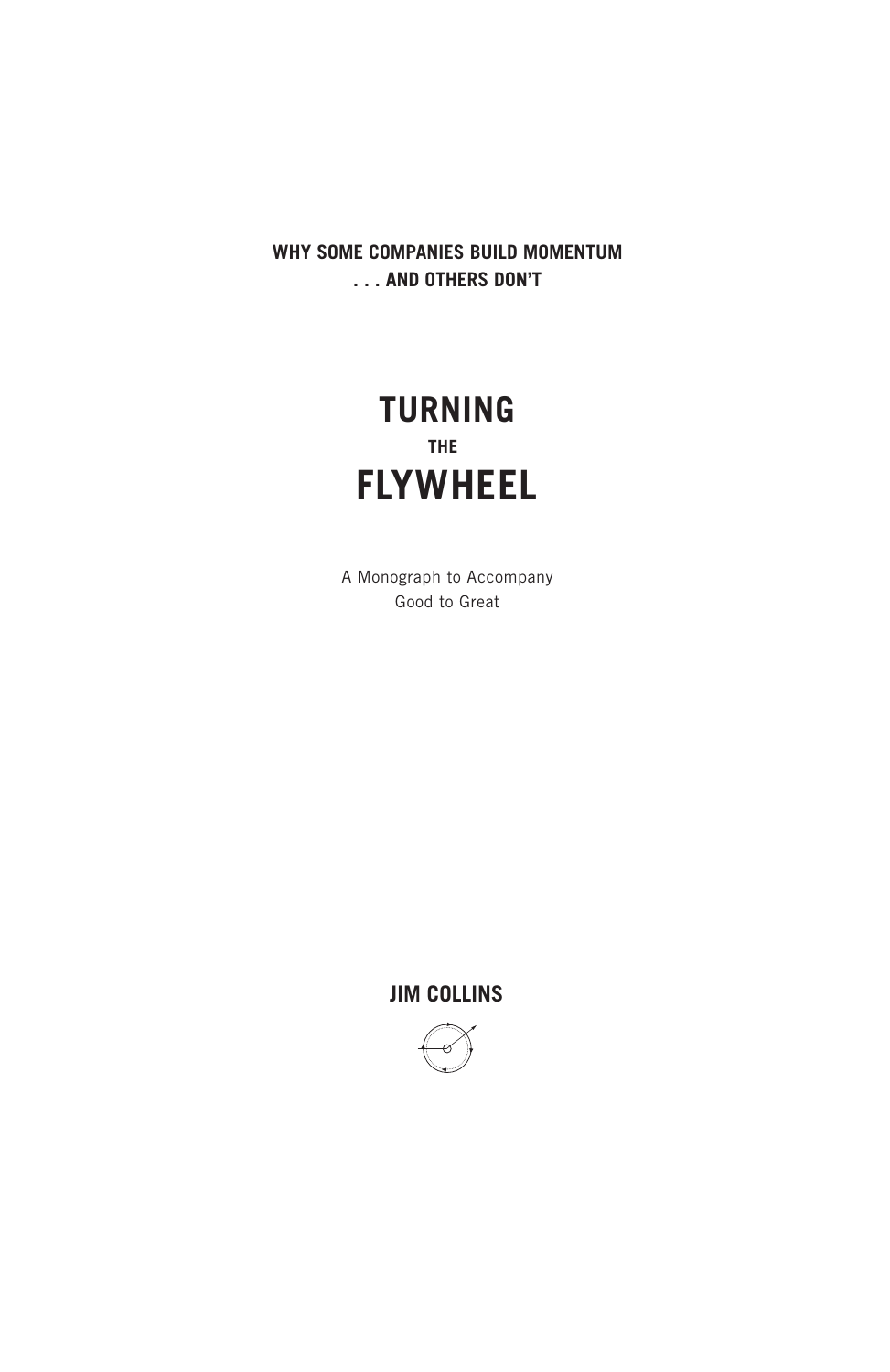TURNING THE FLYWHEEL. Copyright © 2019 by Jim Collins. All rights reserved. Printed in the United States of America. No part of this book may be used or reproduced in any manner whatsoever without written permis- sion except in the case of brief quotations embodied in critical articles and reviews. For information, address HarperCollins Publishers, 195 Broadway, New York, NY 10007.

HarperCollins books may be purchased for educational, business, or sales promotional use. For information, please email the Special Markets Department at SPsales@harpercollins.com.

FIRST EDITION

Designed by Elements Design Group Photograph of Jim Collins by George Lange

Library of Congress Cataloging-in-Publication Data has been applied

for. ISBN 978-0-06-293379-9

19 20 21 22 23 IMP 10 9 8 7 6 5 4 3 2 1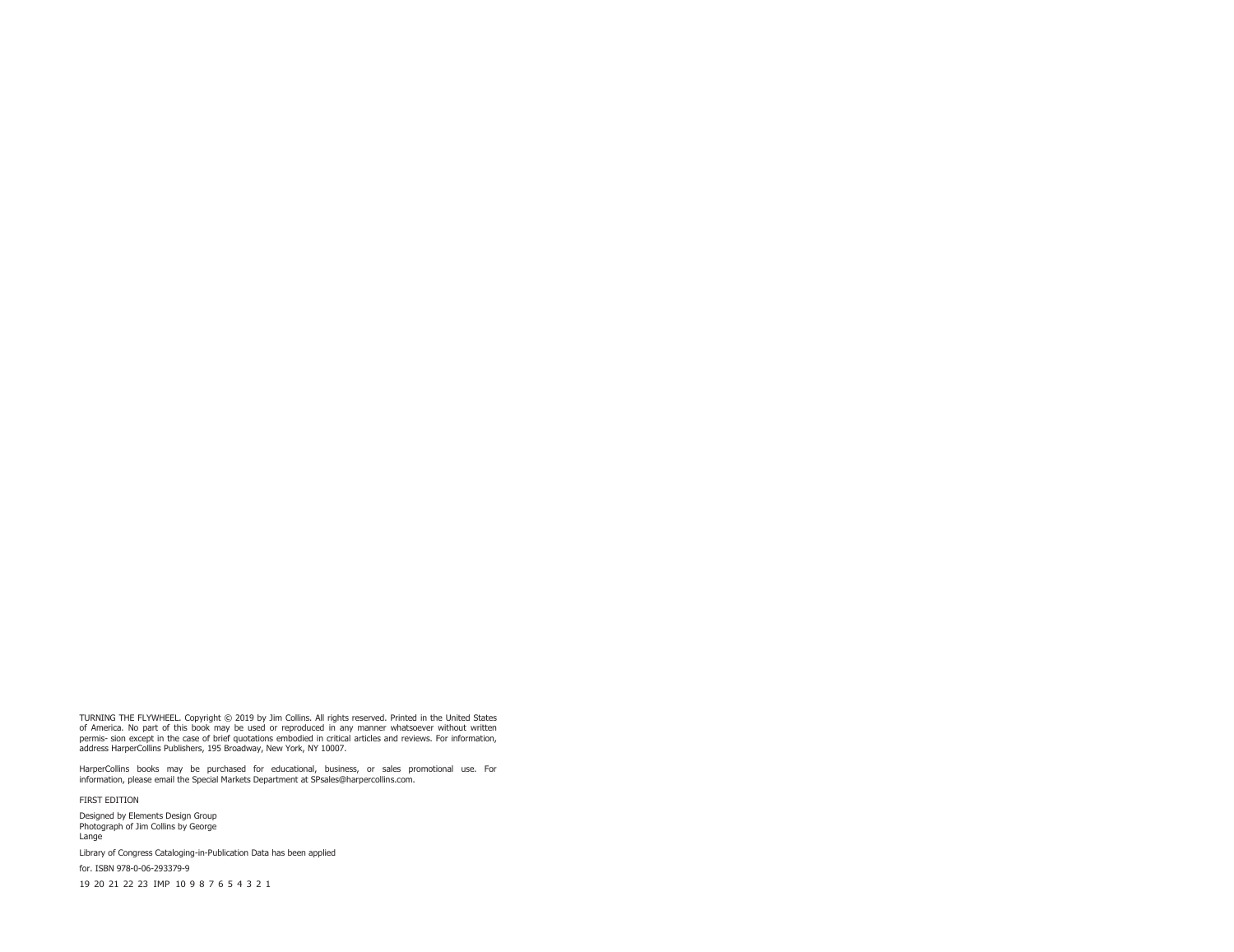



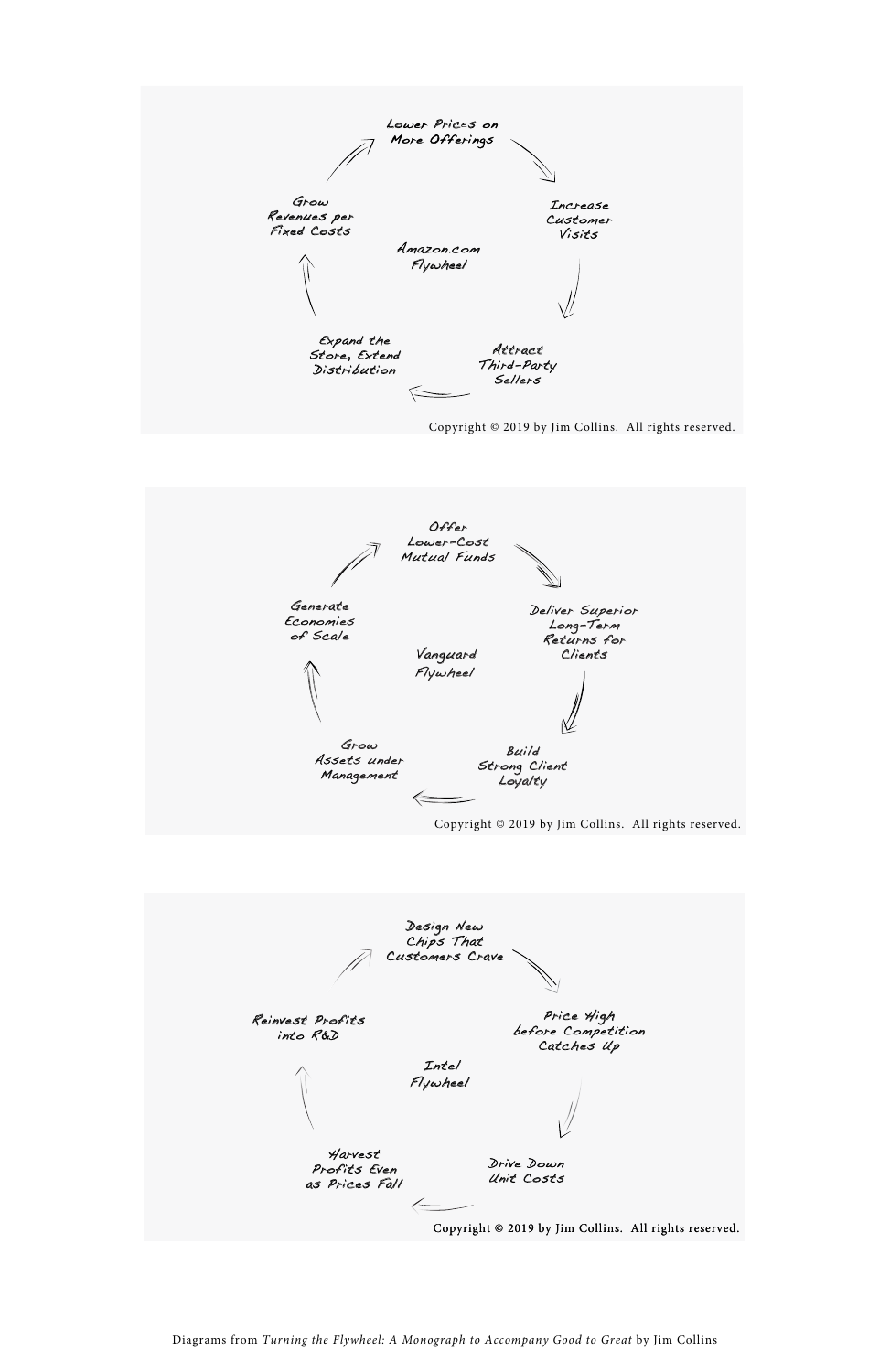





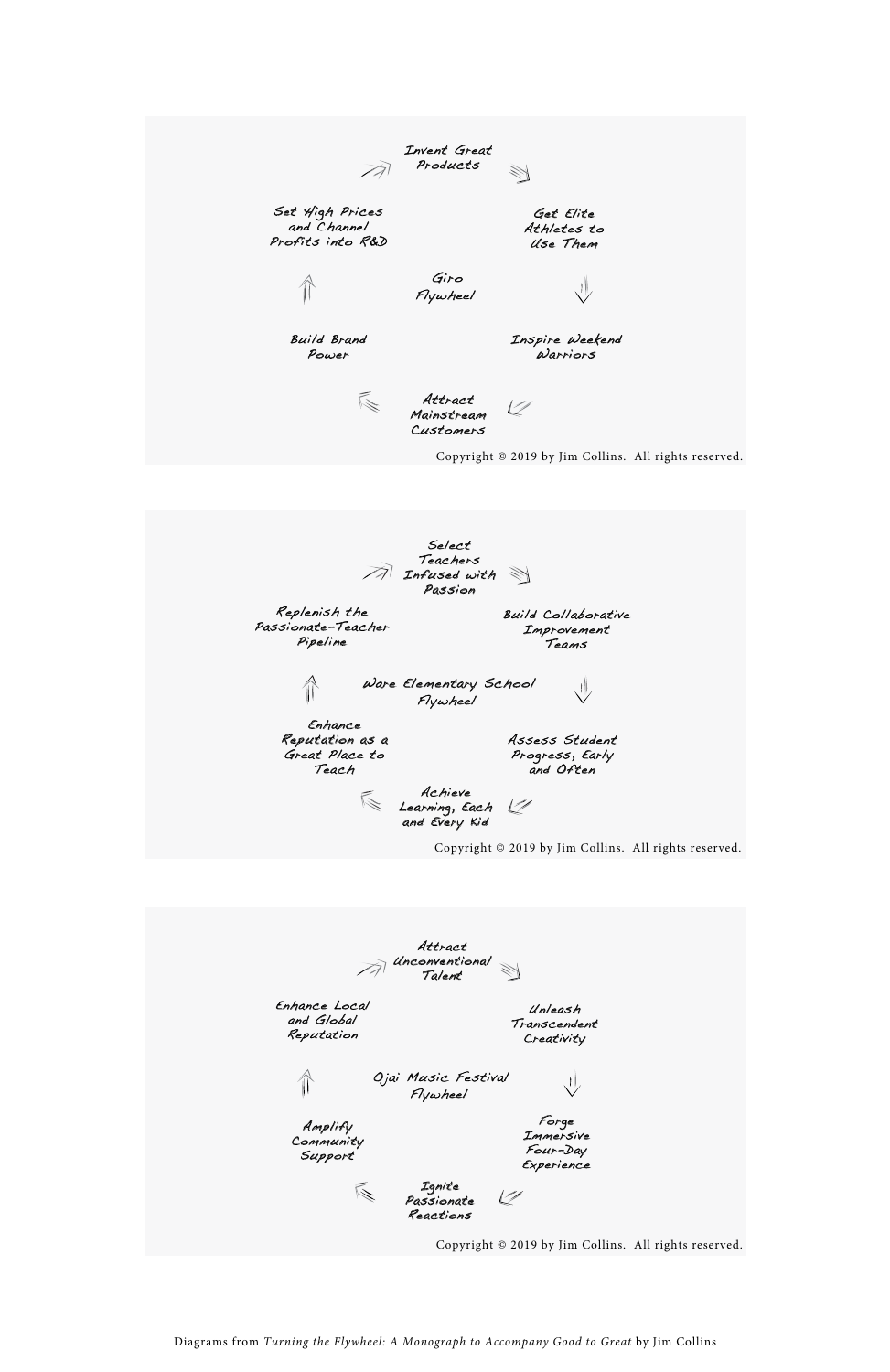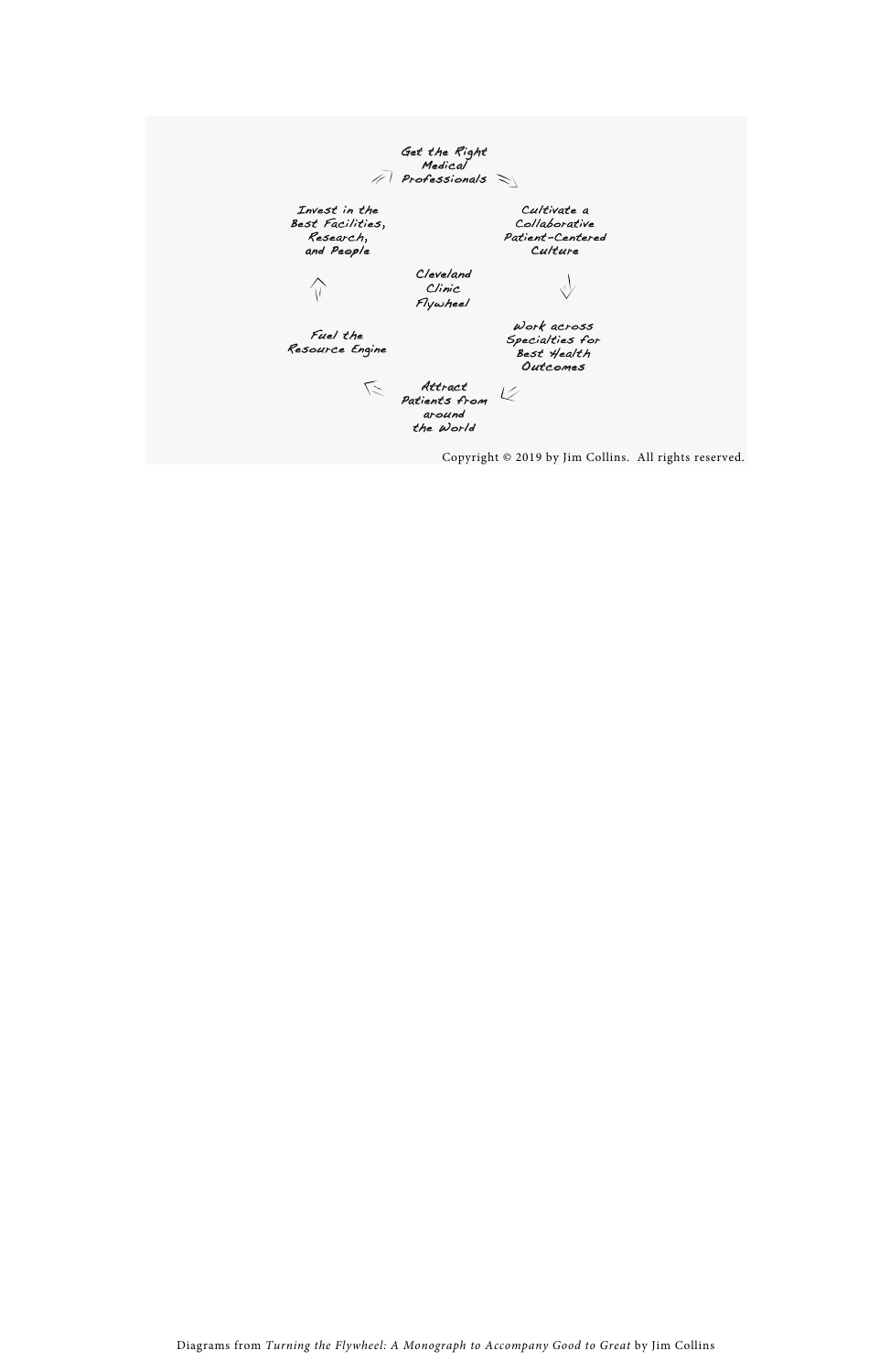| COMPANY               | <b>FIRST ARENA</b><br>OF FLYWHEEL SUCCESS     | <b>NEXT BIG EXTENSION</b><br>OF THE FLYWHEEL    |
|-----------------------|-----------------------------------------------|-------------------------------------------------|
| 3M                    | Abrasives (e.g., sandpaper)                   | Adhesives (e.g., Scotch Tape)                   |
| Amazon                | Internet-enabled retail for<br>consumers      | Cloud-enabled web services for<br>enterprises   |
| Amgen                 | Therapeutics for low-blood-cell<br>conditions | Therapeutics for inflammation<br>and cancer     |
| Apple                 | Personal computers                            | Smart handhelds<br>(iPod, iPhone, iPad)         |
| Boeing                | Military aircraft                             | Commercial jetliners                            |
| <b>IBM</b>            | Accounting tabulating machines                | Computers                                       |
| Intel                 | Memory chips                                  | Microprocessors                                 |
| Johnson &<br>Johnson  | Medical and surgical products                 | Consumer health-care products                   |
| Kroger                | Small-scale grocery stores                    | Large-scale superstores                         |
| Marriott              | Restaurants                                   | Hotels                                          |
| Merck                 | Chemicals                                     | Pharmaceuticals                                 |
| Microsoft             | Computer languages                            | Operating systems and<br>applications           |
| Nordstrom             | Shoe stores                                   | Department stores                               |
| Nucor                 | Steel joists                                  | Manufactured steel                              |
| Progressive           | Non-standard (high-risk) car<br>insurance     | Standard car insurance                          |
| Southwest<br>Airlines | Low-cost intrastate airline<br>(Texas only)   | Low-cost interstate airline<br>(coast to coast) |
| Stryker               | Hospital beds                                 | Surgical products                               |
| <b>Walt Disney</b>    | Animated films                                | Theme parks                                     |

## Flywheel Extensions from Corporate History

Copyright © 2019 by Jim Collins. All rights reserved.